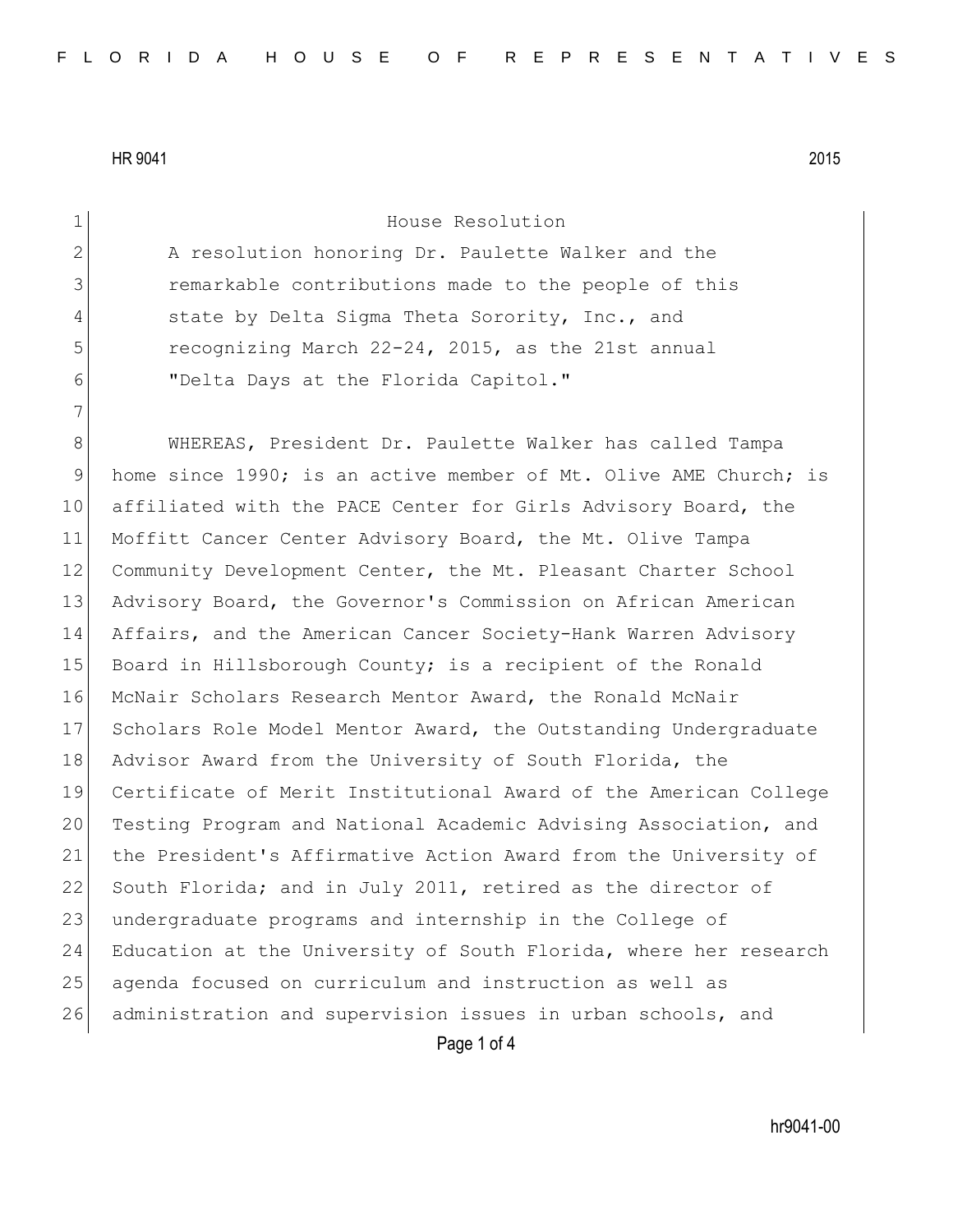27 WHEREAS, Delta Sigma Theta Sorority, Inc., is a public 28 service organization founded on January 13, 1913, by 22 29 illustrious collegiate African-American women at Howard 30 University in Washington, D.C., and

 WHEREAS, nearly six weeks after its founding, the first 32 public act of Delta Sigma Theta Sorority, Inc., was its participation in the Women's Suffrage Movement, demanding rights for women, particularly the right to vote, an act for which they could not fathom the historic footprint they were leaving for generations to follow, and

37 WHEREAS, Delta Sigma Theta Sorority, Inc., is a sisterhood of college-educated women committed to implementing the sorority's mission through its Five-Point Program Thrust: economic development, educational development, physical and mental health, political awareness and involvement, and 42 international awareness and involvement, and

 WHEREAS, Delta Sigma Theta Sorority, Inc., in 2013, celebrated 100 years of commendable service and support to local 45 communities, leading dialogue on public policy issues, supporting quality education, producing new projects to stimulate current and future economic growth, and improving the 48 holistic well-being of minority populations internationally, and

49 WHEREAS, with more than 250,000 college-educated women 50 initiated and more than 950 chapters worldwide, 52 of which are 51 located in Florida and the Bahamas, members of Delta Sigma Theta 52 Sorority, Inc., are clearly focused and visible as corporate and

Page 2 of 4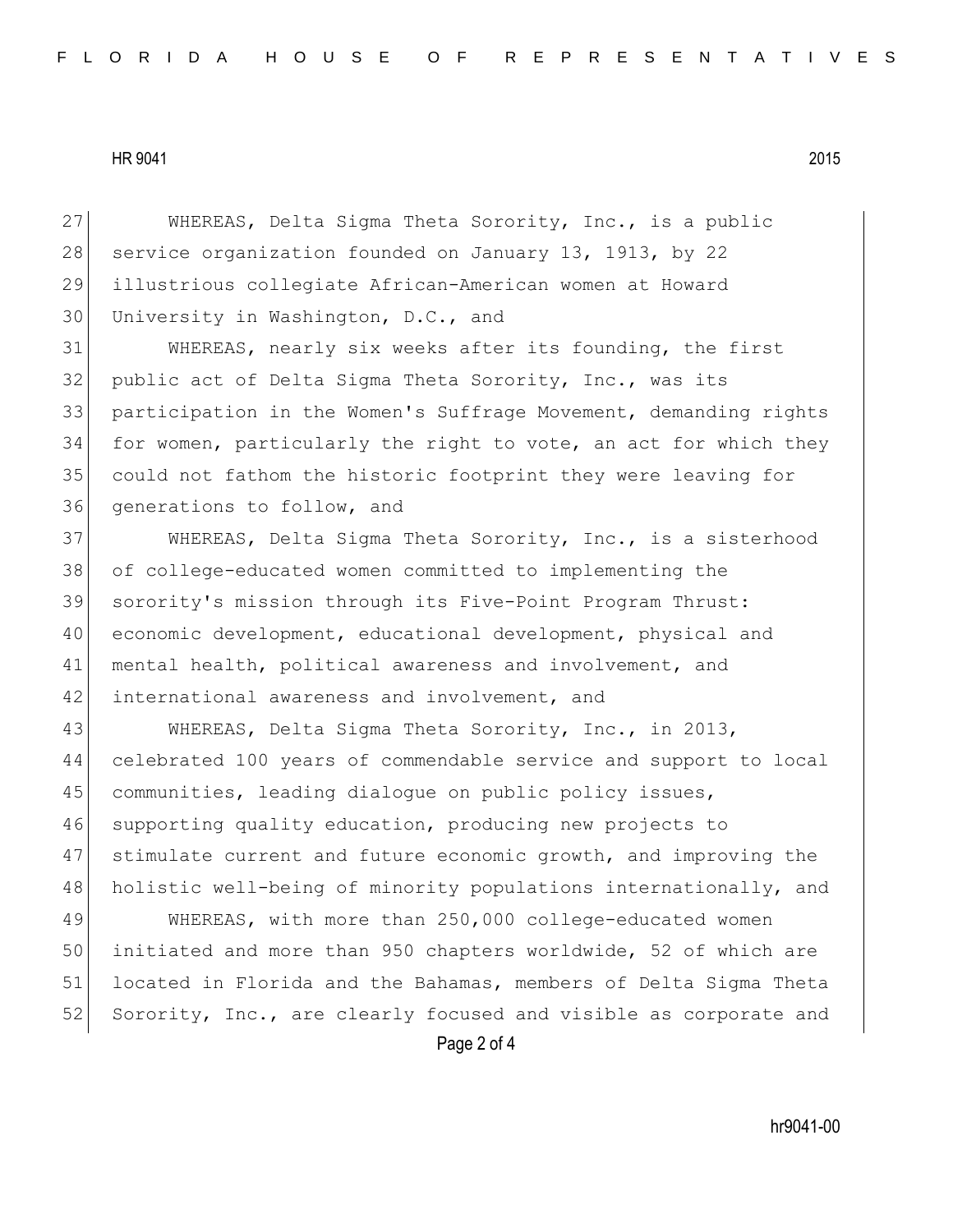53 civic leaders, productive public officials, acclaimed 54 academicians, and activists in their own right, and 55 WHEREAS, for the past 20 years, the Florida chapters of 56 Delta Sigma Theta Sorority, Inc., have conducted "Delta Days at 57 the Florida Capitol," where members advocate for social justice, 58 broaden their knowledge of the state's legislative process, 59 provide information to state legislators and members of the 60 executive branch, which is vital to developing public policy, 61 and monitor the progress of pending legislation relevant to 62 significant public policy issues, and 63 WHEREAS, on March 22-24, 2015, under the leadership of 64 Southern Regional Director Cheryl W. Turner and Southern 65 Regional Representative Brittany Stephenson, members of the 52 66 chapters of Delta Sigma Theta Sorority, Inc., now serving 67 Florida and the Bahamas, will converge in Tallahassee to 68 participate in the 21st annual "Delta Days at the Florida 69 Capitol," celebrating the theme set forth by National President

70 Paulette Walker, "Uncompromising Commitment to Communities: 71 Service, Leadership, Empowerment," and

72 WHEREAS, Senators Audrey Gibson and Arthenia L. Joyner and 73 Representative Gwyndolen Clarke-Reed are esteemed members of 74 Delta Sigma Theta Sorority, Inc., NOW, THEREFORE,

75

76 Be It Resolved by the House of Representatives of the State of 77 Florida:

78

Page 3 of 4